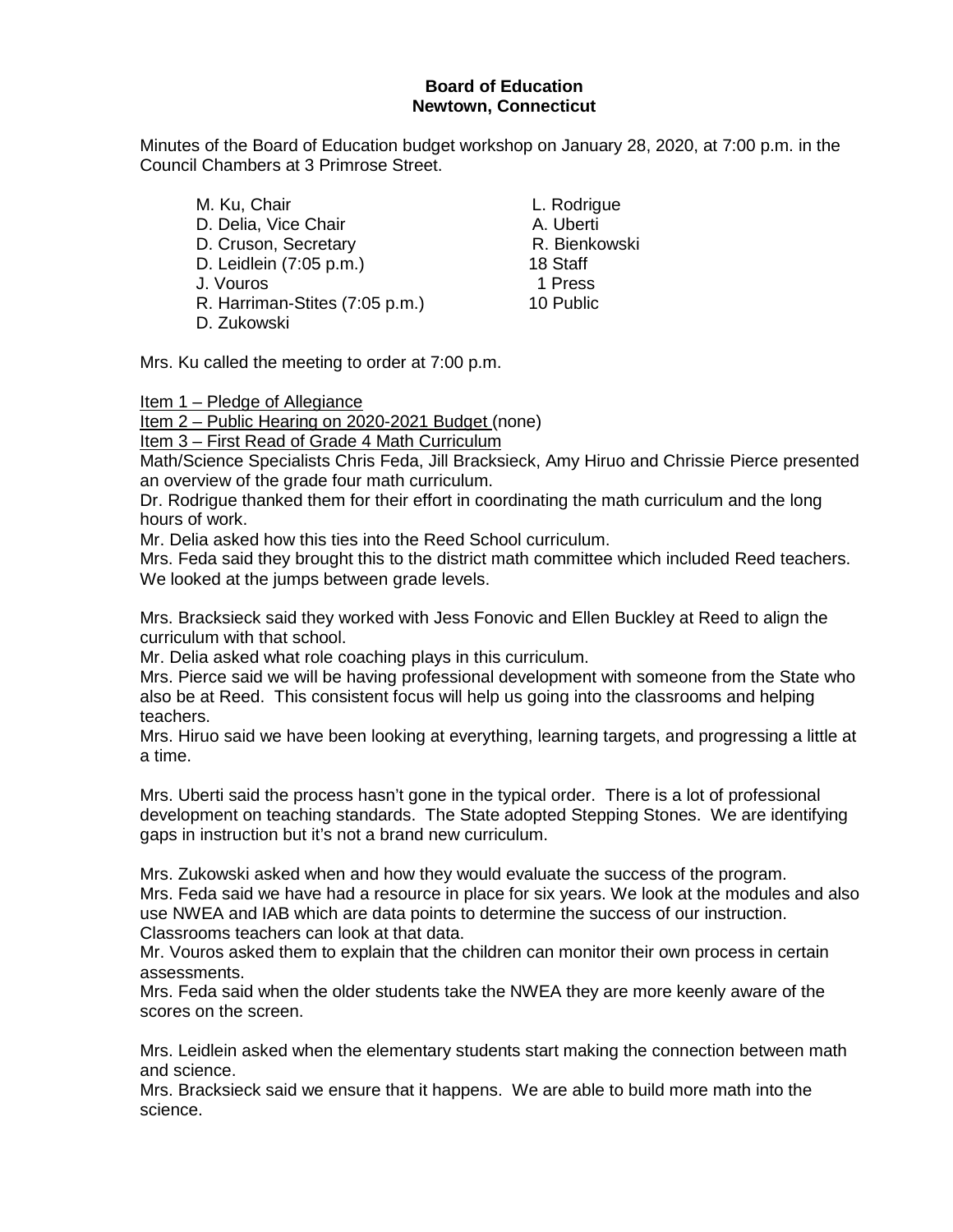Mrs. Feda said it is even happening at the kindergarten level.

Item 4 – Discussion and Possible Action on Programming for At-risk Middle School Students Dr. Rodrigue spoke about the having the SAIL program in the middle school. We felt we truly needed this at the high school and it was critical for the 15 students who stay in the program most of the day. It is personalized to the learner. We are finding that students coming from Reed to the middle school are experiencing the same kinds of concerns. With this program in the middle school we are also adding a health and wellness component. We were looking at a regionalized program for this group of students but it doesn't look like it will materialize. If we had a grade seven through 12 program other districts might send their students to us. The cost would be \$36,000 for the remainder of this year and we would give a stipend to the health and wellness teacher at the middle school. It would cost \$36,000 for the half year hiring a 1.0 FTE special education teacher and having a stipend to cover the health and wellness component with existing staff.

Tom Einhorn stated that we tried to find options for students who are struggling and would like to keep them in our building instead of being out-placed.

Dr. Rodrigue mentioned that if two students were not out-placed we would save \$120,000. Mrs. Petersen stated that students we identified for this program have been dysregulated throughout the year and staff has worked to provide their education but we are at a standstill. We want to keep them in the district.

MOTION: Mr. Delia moved that the Board of Education expand the high school SAIL program to the middle school for the remainder of the year with a health/wellness component, and continue as a permanent in-house special education program moving forward. Mrs. Harriman-Stites seconded.

Mrs. Harriman-Stites asked about space for this program in the middle and high schools and that it was important for people to understand the importance of this program. Dr. Rodrigue said the high school space is in the former Nurtery space and a classroom.

Mr. Einhorn said with the proposed reduction in staff we look to have two spaces for this program.

Mrs. Harriman-Stites said that schools throughout the region have programs like this. This could be a potential revenue stream and she appreciated pulling it together.

Mrs. Petersen heard the same thing from area directors to come look at our programs beside SAIL. The goal is to always keep students in district.

Mr. Cruson asked the timeline for starting the program this year.

Mrs. Petersen said that if approved we would post the position tomorrow.

Mrs. Hall said we also have mental health staff working with the students and feels confident with the staff in place now.

Dr. Rodrigue said it was helpful that the model exists now. If approved, the middle school health teacher will take the stipend for the health and wellness component.

Mrs. Zukowski asked the difference between the Flex program at the high school and the SAIL program.

Mrs. Petersen said the Flex program is not for special education students.

Dr. Rodrigue said they are regular education students who also have anxieties or are out for medical issues so they have the flexibility of moving back to the regular school schedule.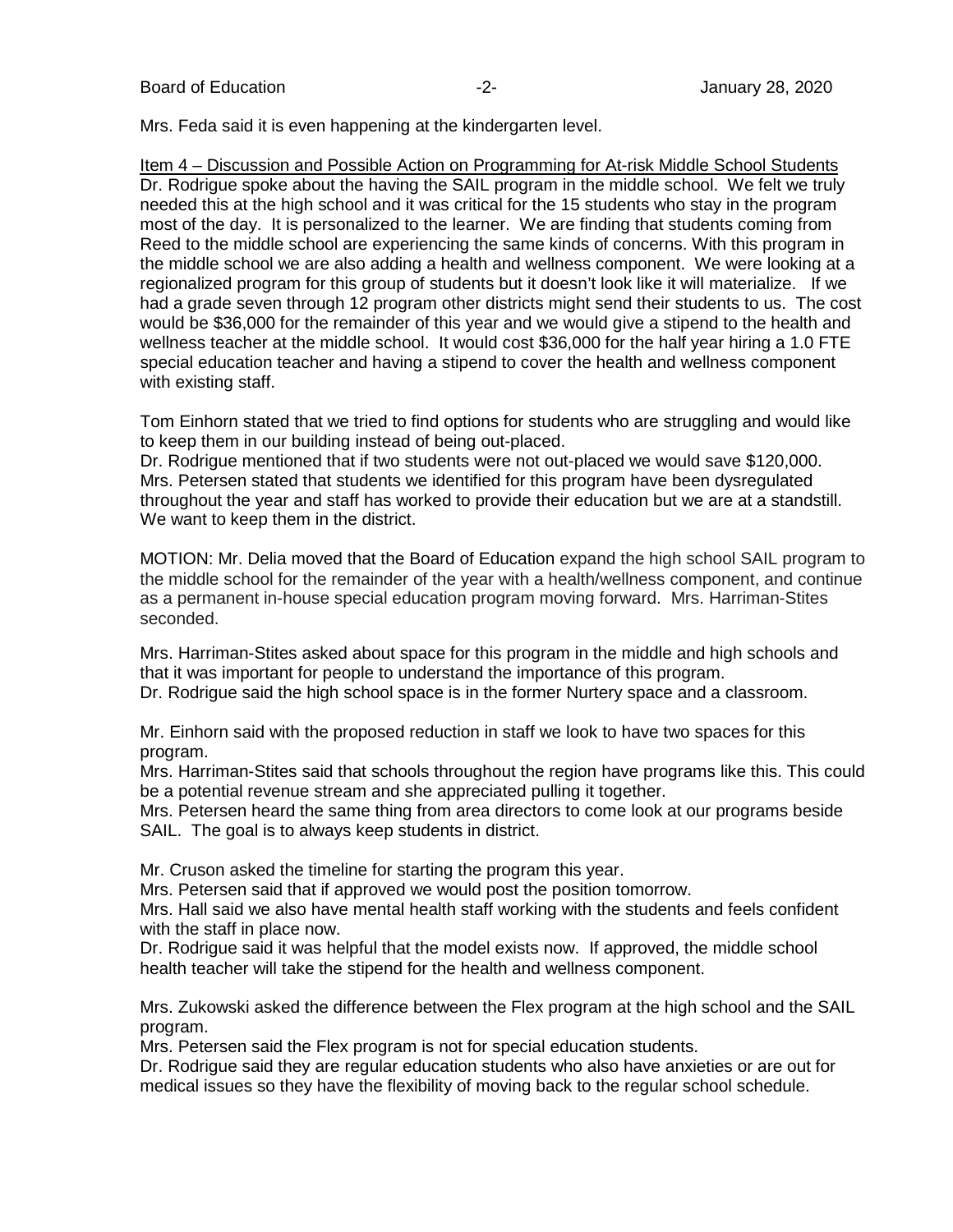Mrs. Leidlein was concerned if we are asking for enough resources and if we are considering other students to join the program.

Mrs. Hall said there could be but a few are out-placed but may be able to return. She was not sure when the decision would be made.

Mrs. Zukowski said that keeping students in the district is best for everyone but feels we need a plan with all expected costs and tuition from other districts may come in with a return on our investment. She referred to the EdAdvance model of having a program at Chalk Hill School and asked if we could use money from the special education fund.

Dr. Rodrigue said that Chalk Hill School would be an out-placement for us. Now we are looking at an internal model. EdAadvance didn't get to the developmental place so it doesn't exist. We have the need here which is why we are looking at our internal model.

Mrs. Ku said it was an idea for EdAdvance but they had to rely on State money so it will not happen this or next year.

Dr. Rodrigue said we do evaluate the program at the high school and that many of those 15 students weren't even coming to school.

Mrs. Zukowski was more comfortable solving the immediate problem and talking more about a real program to be a long-term success. This is too short a time to design a whole program.

Mrs. Petersen said we have had this program for four years and it's been very successful. Districts have looked here but no one has sent students. We have a transition program at the Community Center. She always shares programs with other districts. The programs we have are for our students but if there is space for other students we would consider that and model it like the high school program.

Motion passes unanimously.

#### Item 5 – Budget Discussion

Mr. Cruson asked for details on a proposal for the K-4 schedule.

Dr. Rodrigue said that the discussion of a potential change in the schedule has nothing to do about rearranging music. We have a program in the arts that encourages engagement and curiosity. We have to look at the big picture and shared a typical schedule for an elementary student. Content areas could have a variety of classes. Spanish is wedged in to the day. She also shared a typical art and music schedule. We want a teacher to be in one school. Dr. Rodrigue explained the music reduction and said they wanted to make sure there was equity between all teachers. We looked at a schedule change because we were finding that science was lacking in the schedule. We have to have balance. It is discouraging that you can't fit in what the State requires. In a six-day rotation you won't lose instruction.

Mr. Cruson asked if there was consideration to lengthening each special period by five or ten minutes.

Mrs. Uberti said that could be a consideration. Spanish is a piece of this so it's an additional 30 minutes out of instructional time. Moving to a six- day schedule there is space for Spanish. It gives us flexibility and we have to stay within the State guidelines. If we add time to the specials we will take minutes away from other instruction.

Dr. Rodrigue said the six-day rotation will allow teachers to fit in what they need to fit in.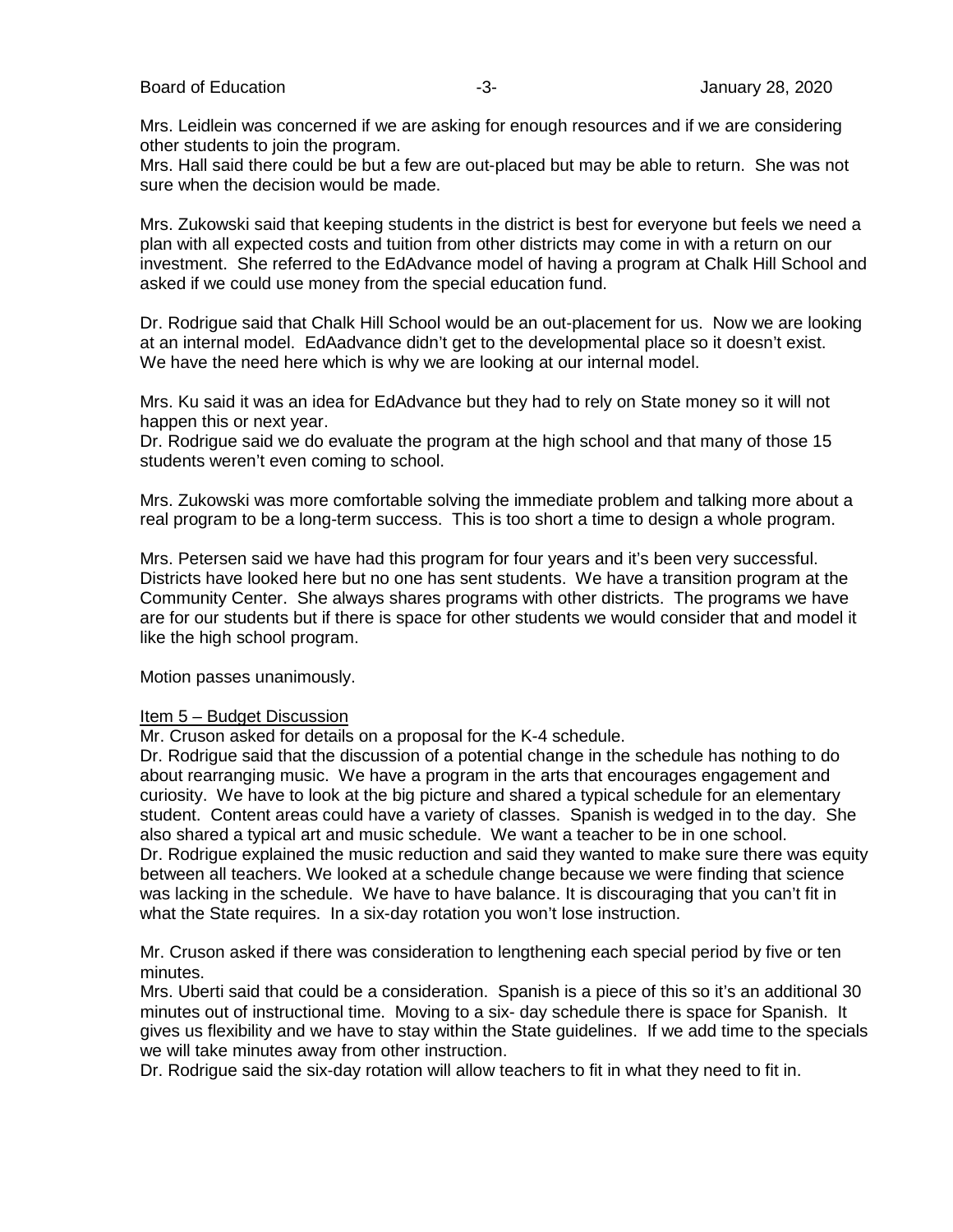Board of Education **-4-** Figure 28, 2020 **-4-** All and January 28, 2020

Mrs. Harriman-Stites said other districts have been using a six-day schedule and she felt it would be helpful to have information from them to see how it's working. She is concerned about reductions in the music program and wanted to look at cuts to the art program. There are some parental concerns about this. Art shows have been realty diminished and climate in the schools has been affected because there is no art teacher and asked if there has been a marked impact on visual arts with this change.

Michelle Hiscavich said the student load for some art teachers teaching in two schools has been very high. The loss of not being in a building all the time limits working with a variety of students. The teachers may not be there on staff meeting day, picture days or for professional development.

Mrs. Harriman-Stites asked if we move to the six-day rotation would it fix some of these issues. Mrs. Uberti stated that they would have more free time.

Mrs. Zukowski said that creative arts are a huge part of being successful and asked if this level of instruction was enough.

Ms. Hisvavich said the State requires 90 minutes for general music. Students in art are strong in the sciences and we are facing how to fit it all in.

Mrs. Leidlein asked for a breakdown of how the elementary Spanish program has progressed and what it is projected to cost next year.

Mr. Bienkowski said we don't account for it that way.

Mrs. Uberti said it's in the curriculum budget for two elementary teachers. The Reed Spanish teacher is in the Reed budget. The cost has been minimal.

Mrs. Leidlein asked if some of the money spent on the SAIL Program could be recouped from the possibility that we won't out-place many students.

Mr. Bienkowski doesn't think it will happen for this year but for next year we would calculate that and apply for it.

Mrs. Harriman-Stites was concerned about not having enough funding for professional development for regular classroom teachers and other staff to be able to recognize signs of distress.

Dr. Rodrigue said there is some funding from grants and we are looking at professional development needs.

Mrs. Harriman-Stites asked for a budget number for the cost to meet those needs. Dr. Rodrigue said not all of what we are thinking about is in the budget.

Mrs. Zukowski referred to her questions on the technology budget.

Mrs. Amodeo said we look at obsolete equipment before we make purchases. The number of devices exceeds the number of staff and students but elementary teachers have a laptop and iPad when needed. Also, staff members may have a Chromebook to take to meetings.

Mr. Delia questioned the use of our maintenance staff for projects and if they were accurately estimating the building and site repairs and emergency repairs with this method using our people and asked if those numbers should be smaller.

Mr. Bienkowski said this entire budget is \$244,000 less than last year. The biggest unknowns are emergency repairs and building and site repairs that are unpredictable.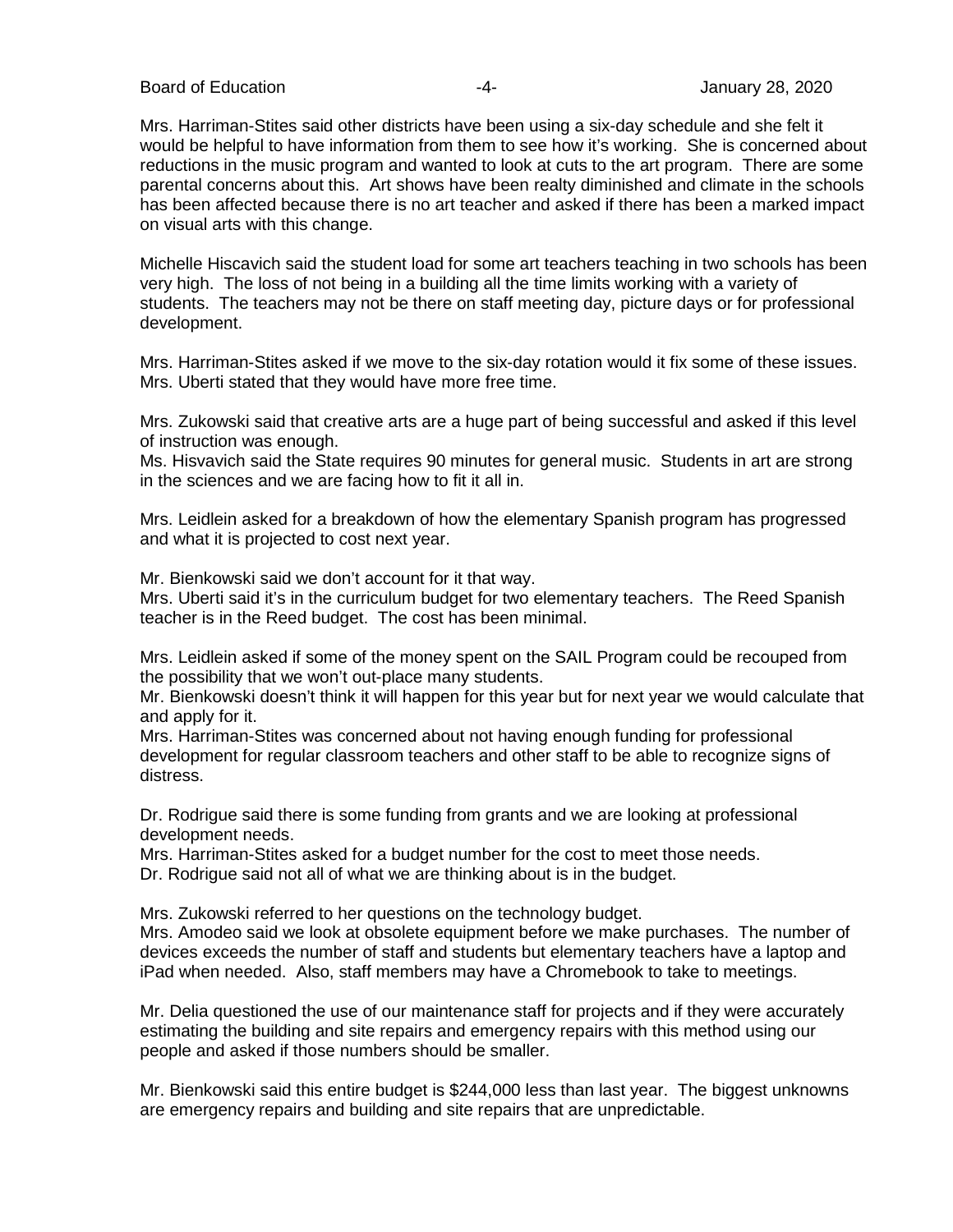Mr. Delia asked for the actual costs year to date for emergency repairs and for building and site repairs.

### Item 6 – Public Participation

Stephen St. Georges, 21 Great Hill Road, spoke about the impact of reducing music classes. He is a music teacher and was reduced and split between buildings. It has a severe impact on building climate as a whole. Any teacher less than full time is marginalized and it's hard to connect with students and staff. He doesn't mind paying more taxes to see our teachers used in a building. He likes the six-day schedule and wants to keep the teachers in one building.

Melissa Beylouni, 15 Equestrian Ridge, is co-president of the middle school PTA and saw a tremendous difference when an art teacher was shared between schools. The teacher was stressed out and didn't have time to know the children. We live for the art shows but they were impacted. She would hate for that to happen with the music program. Art and music are releases for the students to be creative.

MOTION: Mr. Cruson moved to adjourn. Mrs. Harriman-Stites seconded. Motion passes unanimously.

Item 7 – Adjournment The meeting adjourned at 9:25 p.m.

Respectfully submitted:

 Daniel J. Cruson, Jr. **Secretary** 

\_\_\_\_\_\_\_\_\_\_\_\_\_\_\_\_\_\_\_\_\_\_\_\_\_\_\_\_\_\_\_\_\_\_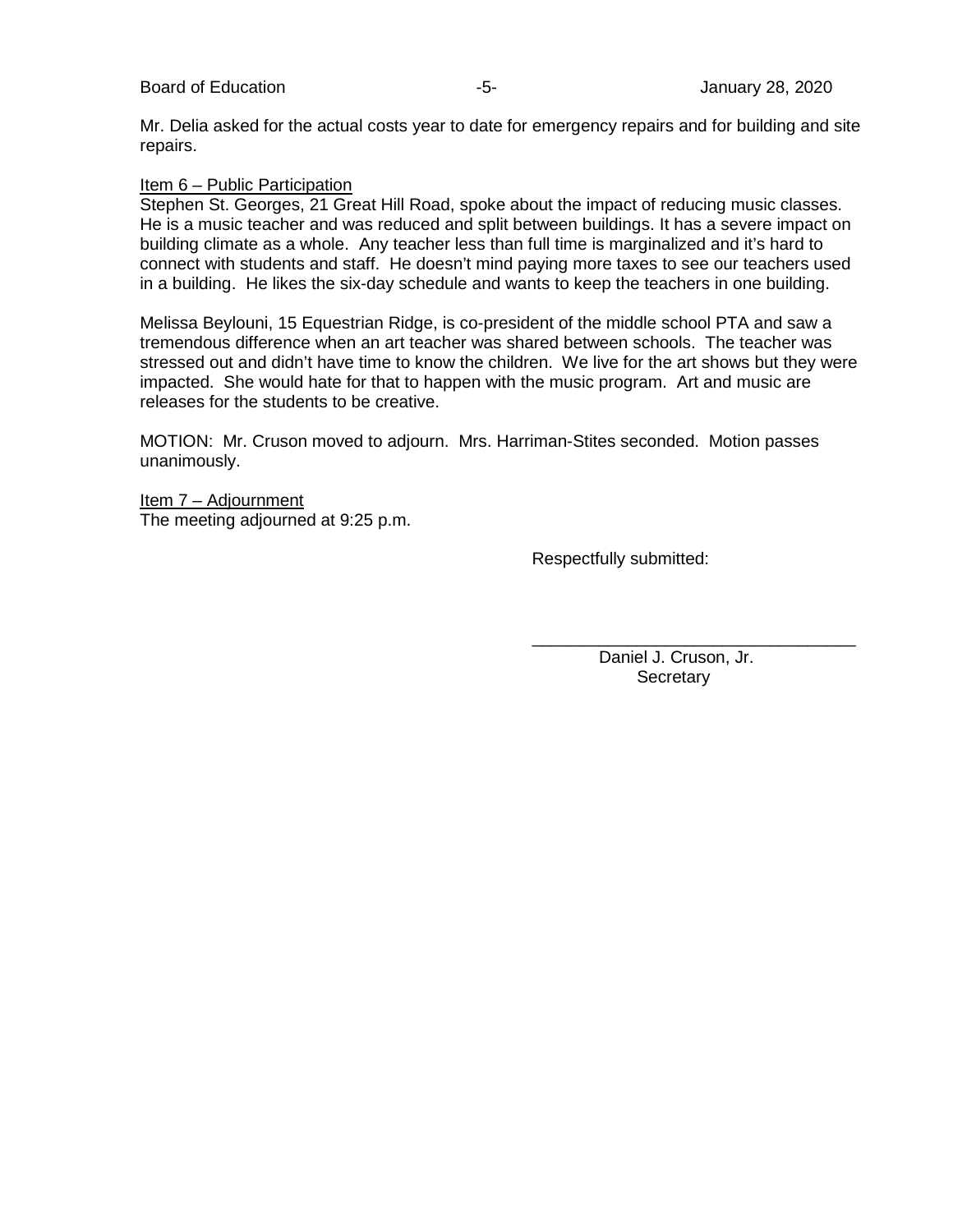## **SAIL- Supportive Alternative Individualized Learning**

### Mission:

Provide a supportive learning environment that is safe and respectful so that students are able to engage academically, build relationships, and achieve personal success.

## Philosophy:

In alignment with the Newtown Public Schools Strategic Plan, we believe that all students are unique and have value; that honesty, integrity, respect and open communication build trusting relationships; educating students is a shared responsibility and families play a critical influence in each child's development and higher expectations contribute to students' confidence. resiliency, and overall well-being.

#### Program:

SAIL is a specialized program that is student-centered and uses an inquiry-based approach to teaching and learning. The program works to capitalize on students' strengths by using technology, hands-on activities, 1:1 instruction, counseling, and community building. High quality, K-12 instruction will follow the Newtown Public Schools curriculum unless modified as indicated by the goals and objectives of an IEP. All efforts are made to align the pace of distirct-wide curriculum and instruction as students begin a transition back to their home school. The goal is to re-engage students to be successful within the traditional school setting.

Using a restorative practices approach, staff will work collaboratively to support students in the following ways:

- $\bullet$ Listening, asking questions, and understanding student needs
- Connecting with students on an individual basis and establishing trusting relationships
- Helping students to cope, self-regulate and problem solve effectively
- Helping students take responsibility for their actions and make positive choices

Students will have the opportunity to take advantage of multiple learning pathways and resources including, but not limited to culinary, greenhouse and school garden, Project Adventure, therapeutic art and music, and health and wellness.

## **Staffing**

Certified special education teacher Certified social worker Full time paraprofessional BCBA (consultation and services available) Appropriate Pupil Personnel Staff (school psych, OT, PT, SLP, etc.)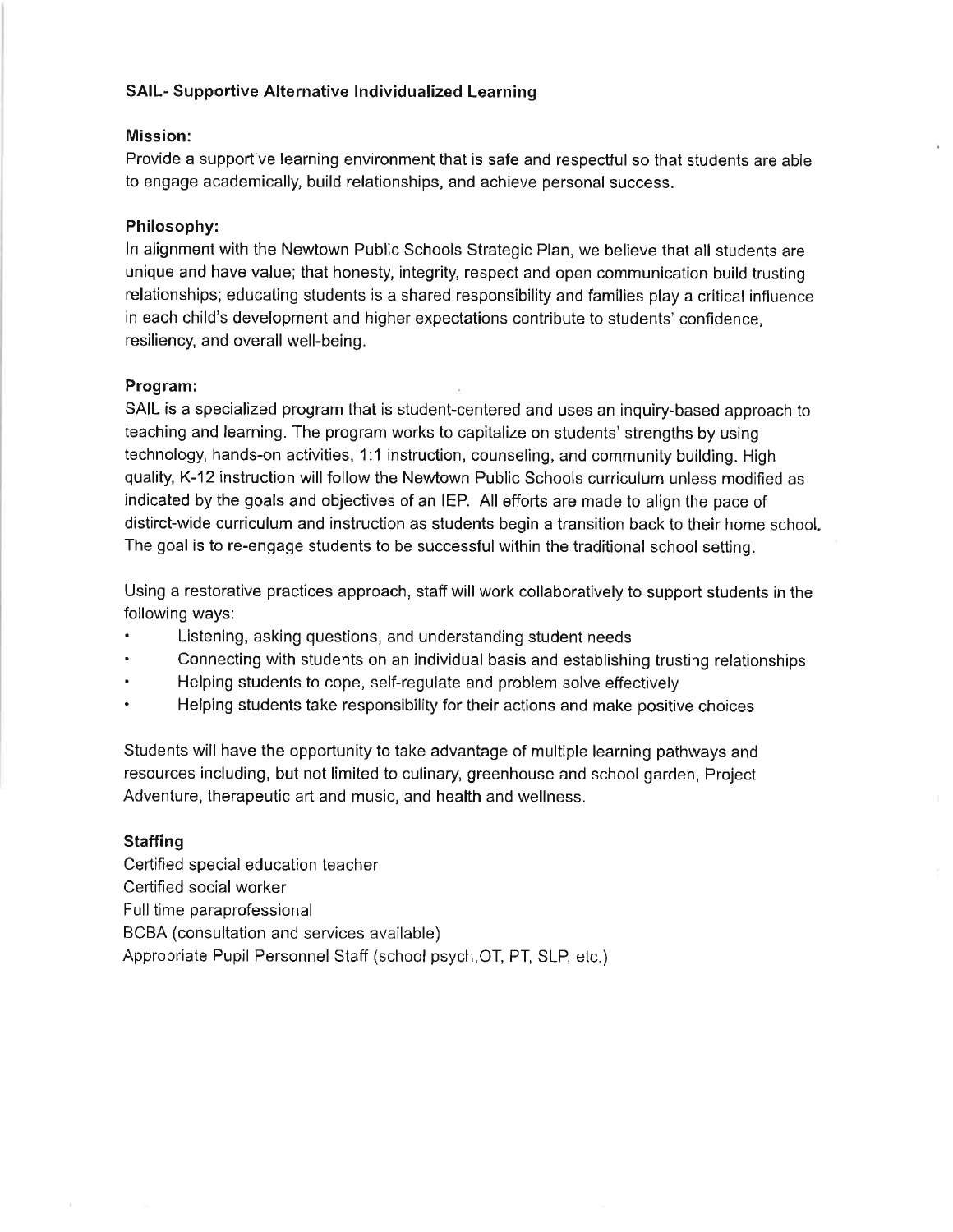## **Profile of students:**

Students who have not been successful in the traditional school setting due to but not limited to the following: -social, emotional, behavioral needs -school refusal -attendance issues -the need for a more flexible, hands-on learning environment -the need for enhanced academic support in a setting with a smaller student to teacher ratio

# **Protocol for placement:**

# -PPT recommendation for referral

Referral includes:

- Functional Behavioral Assessments (FBAs)
- Behavioral Intervention Plan (BIP)
- SRBI interventions (All Tiers)
- Data (including assessments, progress monitoring, observations)
- Comprehensive psycho-educational evaluations
- Any other information that provides an understanding of the student's academic and social/emotional needs (e.g., medical records and history, report cards, discipline, attendance)
- Most recent IEP or 504 plan

# **Building Community Partnerships**

- Neighboring districts
- EdAdvance
- Resiliency Center
- Community Center
- · NYA-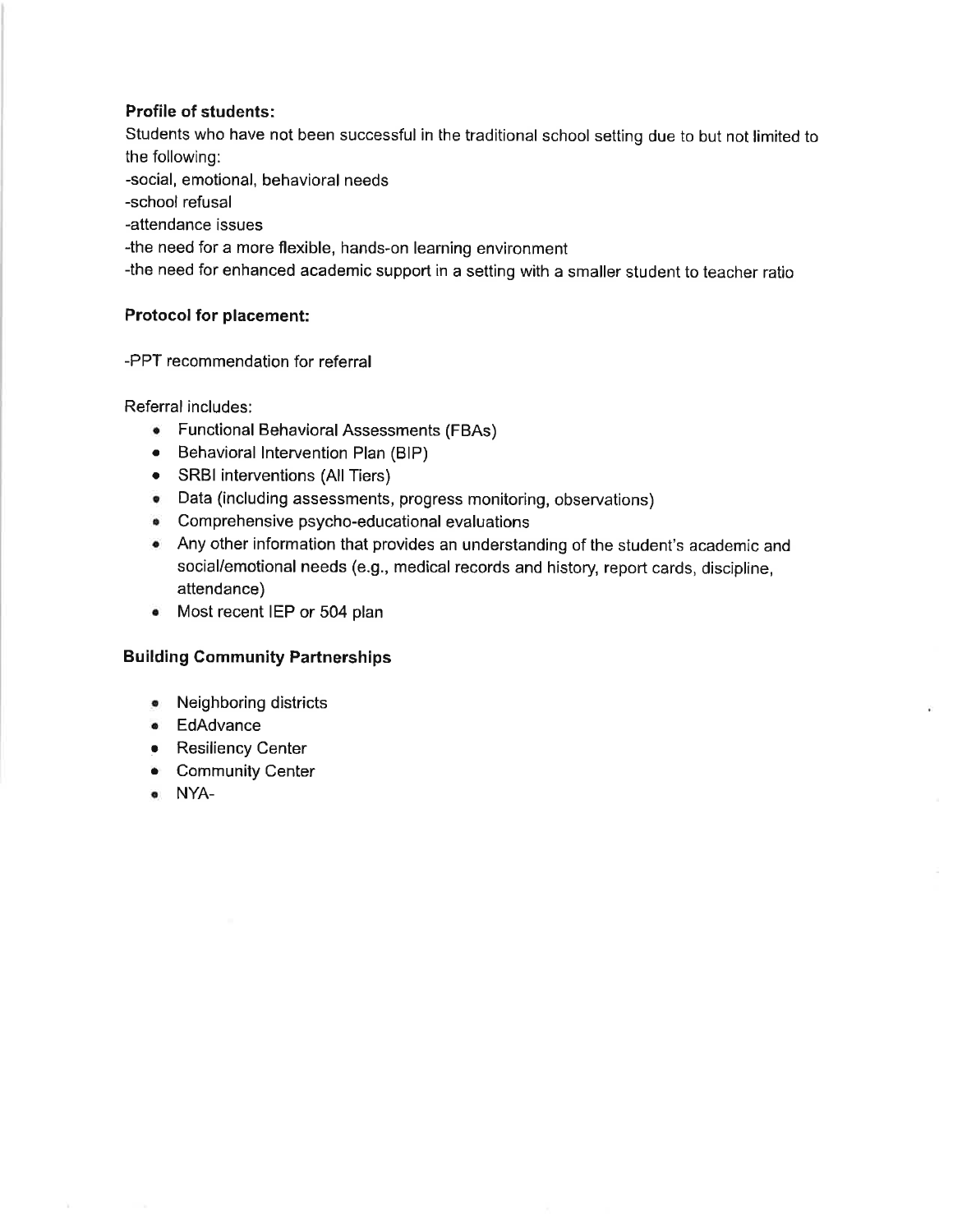#### **SAIL (Middle School)**

As you know, we developed a SAIL program for a population of high school students who were demonstrating concerns with high anxiety, school avoidance, trauma, and depression. These concerns were adversely impacting these students' ability to access the traditional curriculum and instruction afforded all high school students.

Currently, there are 15 students in the program, and we continue to review other students who may fit the profile in the future. Within the program, students work very closely with Special Education teachers while being given the opportunity to access academic and electives courses as they feel comfortable. For example, a student may work with a teacher in the program on English, math, and social studies while attending classes in the mainstream for science, art, and PE. Additionally, students have access to other key staff resources, such as social workers, school psychologists, and counselors.

A recent discussion with Deb Peterson and her supervisory staff confirmed an immediate need for the expansion of this program to the Middle School. As I discussed during multiple meetings, EdAdvance, CES, and Superintendents in the Western CT area had been trying to develop a regionalized program for this same population. Sites in both Newtown and Monroe were reviewed, data on district needs were collected, and a potential cost was proposed. Chalk Hill School had been considered and our RESCs were working with the Town of Monroe to utilize the space. At that time, districts who already sent students to the RESC outplacement programs in Danbury or Trumbull would not have any additional costs, but districts who did not have students in these outplacement facilities would have incurred a cost. Since the Danbury program (middle through high school) would potentially be located at the new program facility, the funding from new sending districts would be needed for the regionalized program to be realized. Unfortunately, the appropriate buy-in from these districts did not occur.

As of Friday, there are students (approximately 7) at the Middle School who fit this same profile, and we anticipate others as students move on next year from RIS. The lack of a regionalized program and the immediate needs of our own students have quickly prompted us to look at extending our existing SAIL Program (now only HS) to accommodate our MS students. This would provide a level of consistency for these students as they move on to the High School. We anticipate that when several of these students move on to HS next year, other students at RIS will fill these seats based on their immediate needs. On another note, some of these students, even after months of extensive interventions, were being identified as needing outside placements in facilities that offer a more personalized setting that does not currently exist at the Middle School.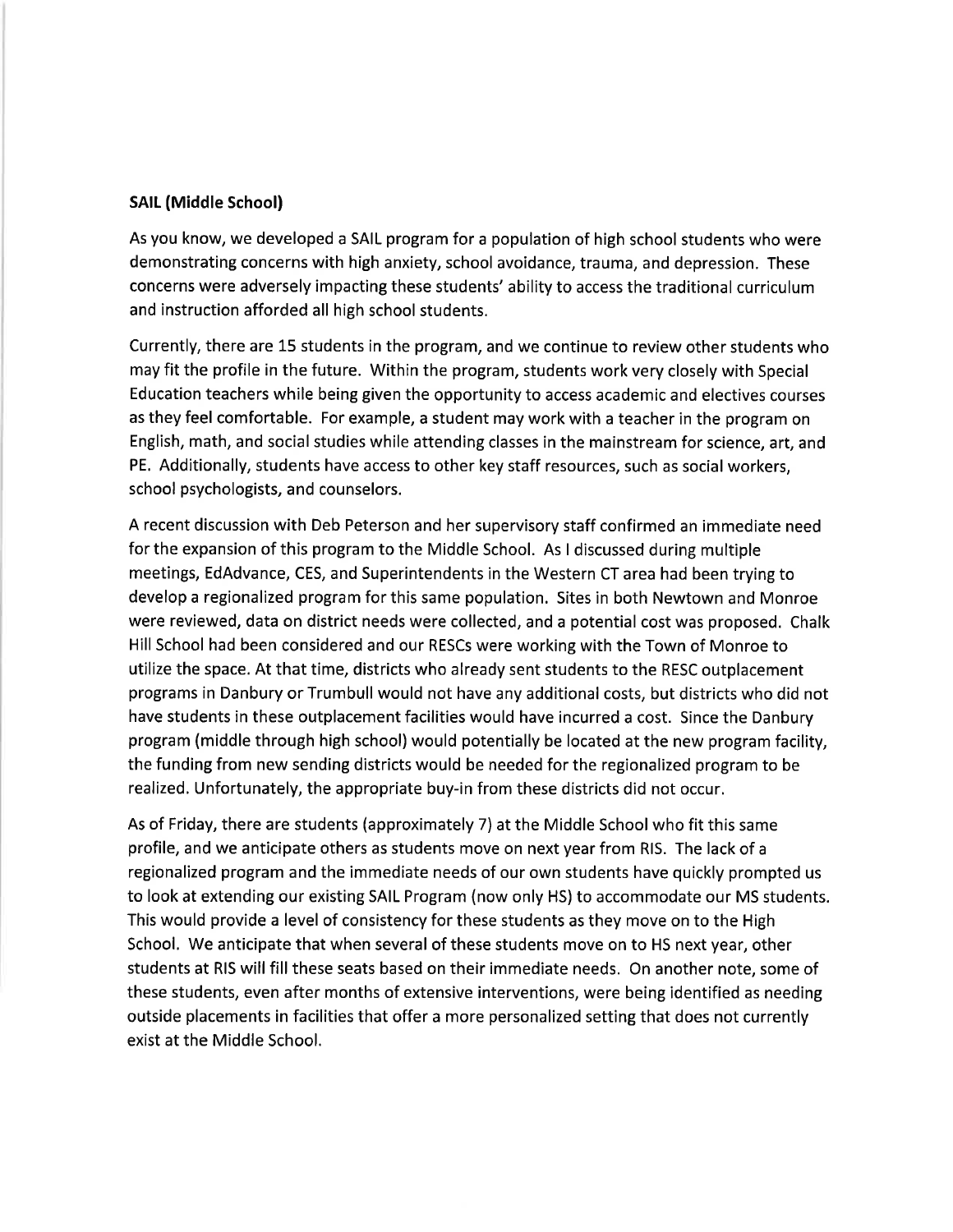## We are requesting the following:

- Immediate hiring of 1.0 FTE SPED teacher at the Middle School to accommodate the needs of any and all students placed in the SAIL program at this level. The position would be prorated this year to align with remaining months of school. Our intention is also to formalize a permanent position next year as a staffing adjustment in the 2020-21 budget. This functions as a semi-contained classroom and needs dedicated staff who work closely with students placed there.
- Use of existing staffing (social workers, school psychologists, counselors) would continue to work with this population to support their unique needs.
- Offering of a .14 stipend (sixth class) for health/wellness component during the remainder of this current year to support these students' social/emotional/health and wellness needs and to guide their ability to make positive decisions (including stress management, coping strategies, healthy living choices).
- A budget adjustment would be made to the 2020-21 budget for the Health/Wellness component as a .80 FTE at NMS and a .20 FTE NHS, including alignment with our Restorative Practices model as outlined in the goals of SAIL.
- The full-time Health/Wellness position would be needed as a critical component of the SAIL program moving forward and include a connection to HS students as well. In addition, this position could continue to work with other non-SPED students (e.g., health classes) as needed. This would also mitigate the need for a health cut at the MS while still realizing some savings from the cut due to grant funding.
- Space at the MS is currently available, and the SAIL program would be in the E wing, which provides a more private setting with its own entrance.

## **Costs**

- A 1.0 FTE SPED teacher and a .14 stipend for a wellness teacher would cost the district (prorated for the remainder of this year) approximately \$36,000 in the current budget.
- As a staffing adjustment in the 2020-21 budget, this would cost approximately \$124,000 to include both the SPED teacher and health/wellness position (including HS).
- However, as of Friday, January 24<sup>th</sup>, our grant writer confirmed that she would have approximately \$35,000 to support the health/wellness position for the SAIL program (MS/HS) in the 2020-21 budget.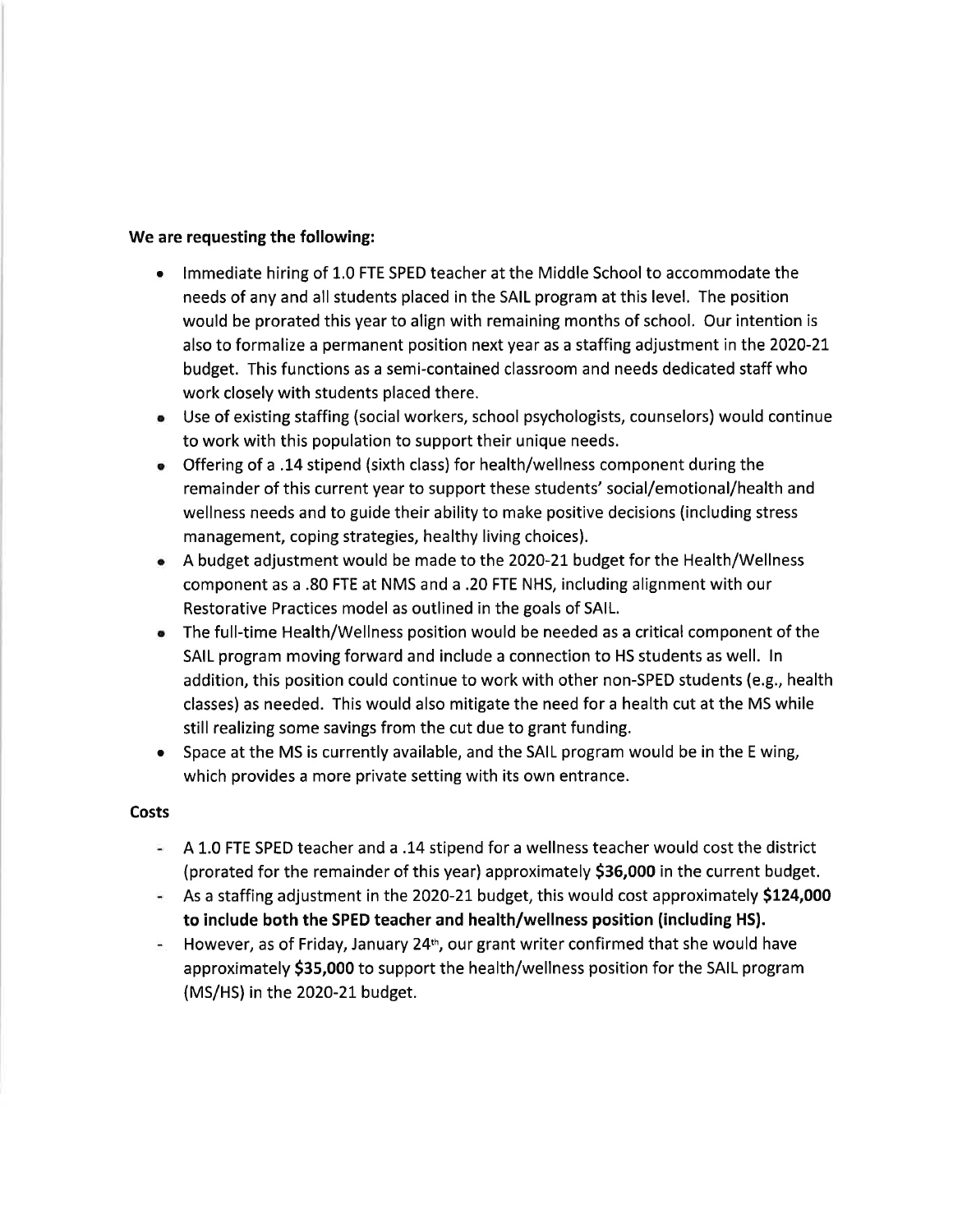- One important note: if only two students within this identified Middle School population were to be outplaced (with no other recourse for in-house support), this could cost the district a minimum of \$120,000 to a high of \$160,000. Although this more appropriately reflects a cost-avoidance, it should be carefully considered through this lens as we look at overall impact to next year's budget.
- Thus, next year's budget would need to be adjusted to include an additional \$89,000 (2.0 FTE for SPED and Health/Wellness). This equates to a need for 2 staff members at a rate of approximately \$62,000 each - partial grant funding of \$35,000.

Looking ahead, we had originally intended to open seats in our SAIL program to other districts. Now with the lack of a regionalized program among districts in Western CT at this point in time, we could open a few seats in the future. We would now have a functioning 7-12 personalized program in existence for a specific population of high needs students with a wellness component and other identified resources to support their needs.

Even a minimum of three seats (total) from sending districts would more than help offset costs for the Middle School extension of SAIL in the future.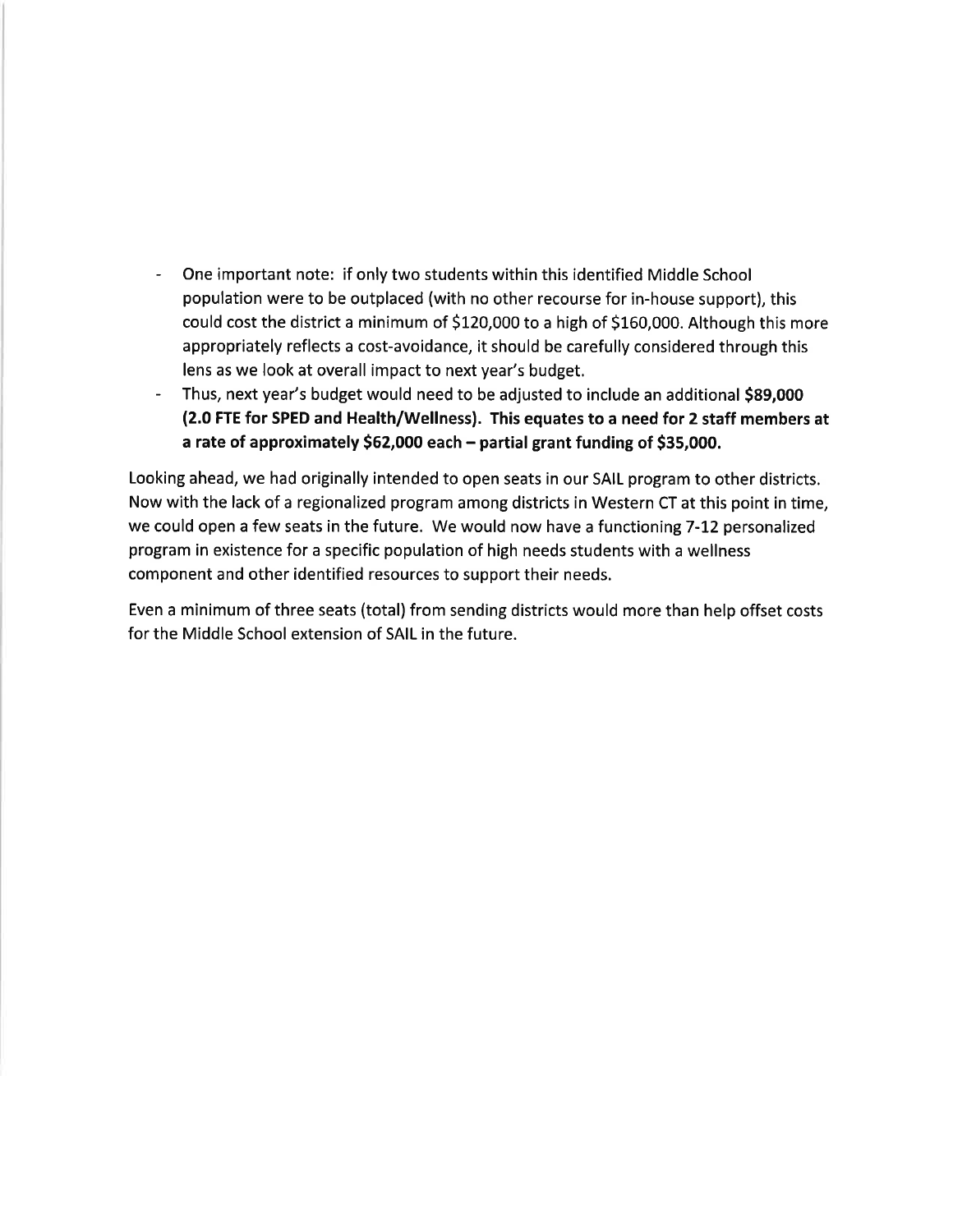| Kindergarten                 | <b>Grade 1</b>       | <b>Grade 2</b>       | Grade 3              | Grade 4              |
|------------------------------|----------------------|----------------------|----------------------|----------------------|
| 9:10 Morning Meeting         | 9:10 Morning Meeting | 9:10 Morning Meeting | 9:10 Morning Meeting | 9:10 Morning Meeting |
| 9:30 Reading                 | 9:30 Fundations      | 9:25 Writing         | 9:25 Writing         | 9:25 WTW             |
| 10:00 Recess/Snack           | 10:10 Reading        | <b>10:10 Snack</b>   | 10:15 Special        | 9:50 Math            |
| <b>10:30 Fundations</b>      | 11:00 Content        | 10:20 Content        | 11:00 Math           | 11:00 Lunch/Recess   |
| 11:00 Special/Writing        | 11:35 Lunch/Recess   | 11:00 Reading        | 12:10 Lunch/Recess   | 12:00 Quiet Time     |
| <b>11:45 Special/Writing</b> | 12:35 Quiet Time     | 12:00 WTW            | 1:10 Quiet Time      | 12:10 Reading        |
| 12:25 Read Aloud             | 12:45 Math           | 12:30 Special        | 1:20 Reading         | 1:15 Special/Writing |
| 12:45 Lunch/Recess           | 1:45 Snack           | 1:20 Lunch/Recess    | <b>2:20 WTW</b>      | 2:00 Special/Writing |
| 1:45 Quiet Time              | <b>1.55 Writing</b>  | 2:20 Quiet Time      | 2:45 Content         | 2:45 Content         |
| 1:55 Math                    | 2:45 Special         | 2:30 Math            | t:37 Dismissal       | 3:37 Dismissal       |
| 2:25 Content                 | <b>837 Dismissal</b> | 3:37 Dismissal       |                      |                      |
| 3:00 Centers                 |                      |                      |                      |                      |
| 3:37 Dismissal               |                      |                      |                      |                      |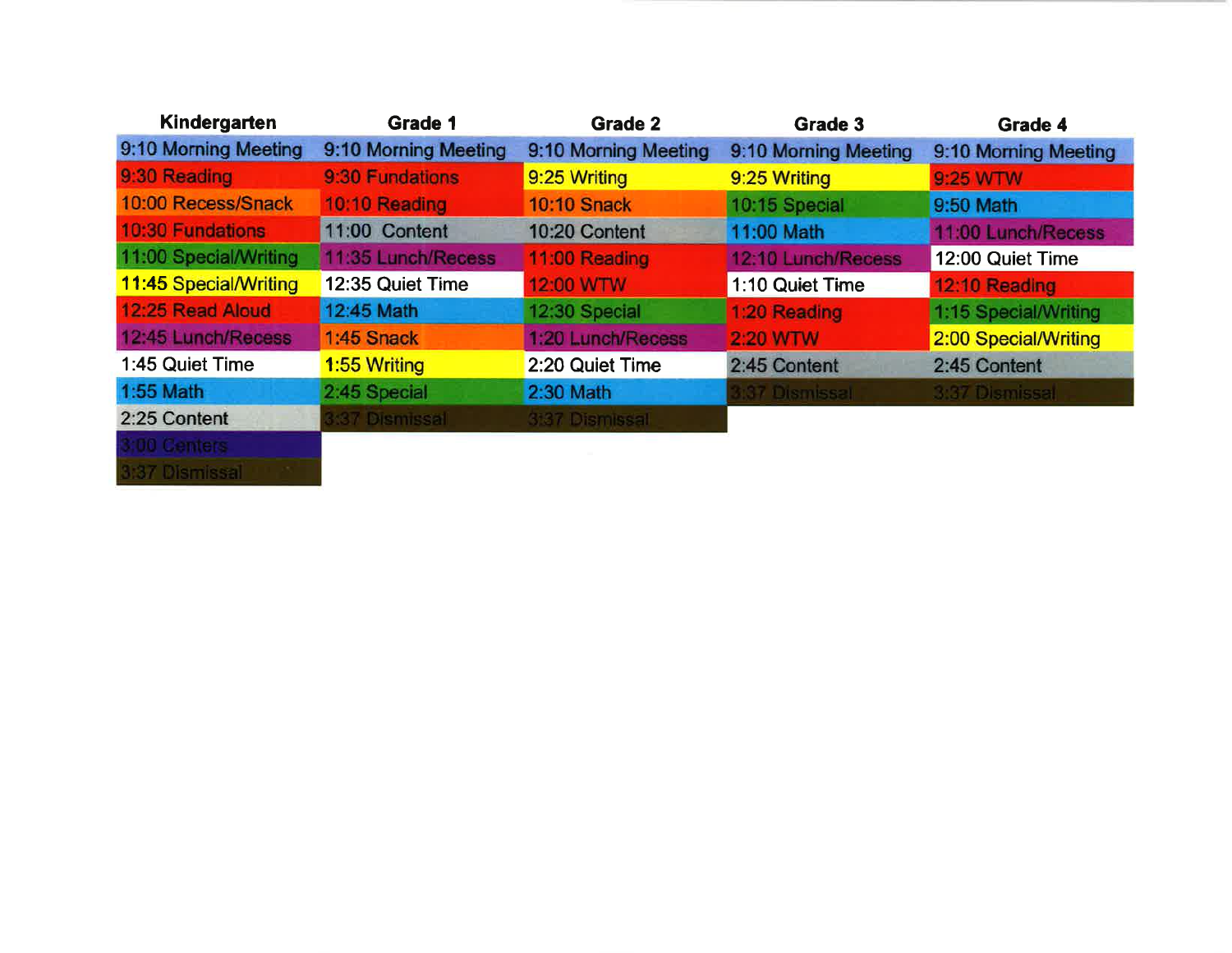Art Schedule 2019/20